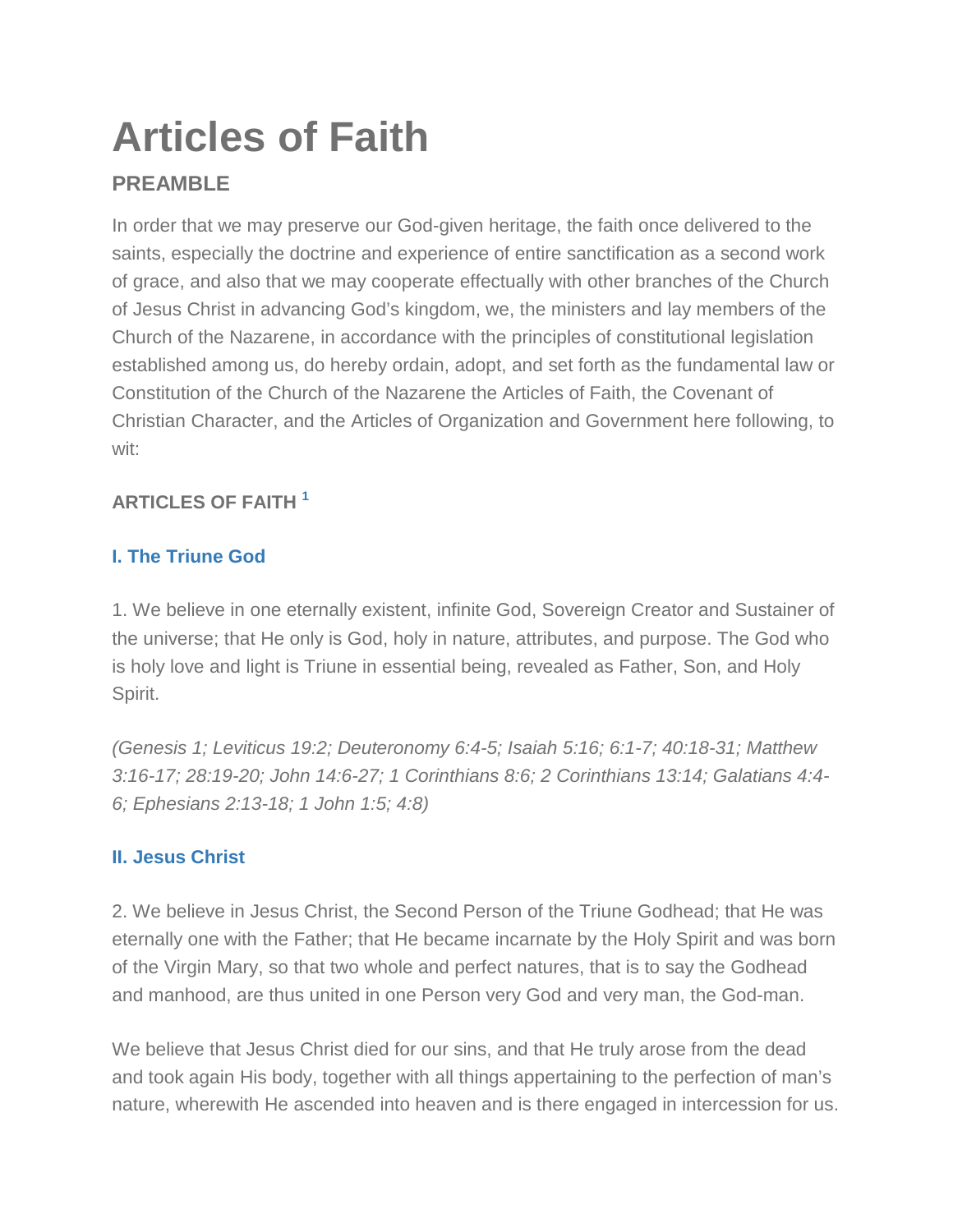*(Matthew 1:20-25; 16:15-16; Luke 1:26-35; John 1:1-18; Acts 2:22-36; Romans 8:3, 32- 34; Galatians 4:4-5; Philippians 2:5-11; Colossians 1:12-22; 1 Timothy 6:14-16; Hebrews 1:1-5; 7:22-28; 9:24-28; 1 John 1:1-3; 4:2-3, 15)*

#### **[III. The Holy Spirit](http://nazarene.org/articles-faith)**

3. We believe in the Holy Spirit, the Third Person of the Triune Godhead, that He is ever present and efficiently active in and with the Church of Christ, convincing the world of sin, regenerating those who repent and believe, sanctifying believers, and guiding into all truth as it is in Jesus.

*(John 7:39; 14:15-18, 26; 16:7-15; Acts 2:33; 15:8-9; Romans 8:1-27; Galatians 3:1-14; 4:6; Ephesians 3:14-21; 1 Thessalonians 4:7-8; 2 Thessalonians 2:13; 1 Peter 1:2; 1 John 3:24; 4:13)*

#### **[IV. The Holy Scriptures](http://nazarene.org/articles-faith)**

4. We believe in the plenary inspiration of the Holy Scriptures, by which we understand the 66 books of the Old and New Testaments, given by divine inspiration, inerrantly revealing the will of God concerning us in all things necessary to our salvation, so that whatever is not contained therein is not to be enjoined as an article of faith.

*(Luke 24:44-47; John 10:35; 1 Corinthians 15:3-4; 2 Timothy 3:15-17; 1 Peter 1:10-12; 2 Peter 1:20-21)*

#### **[V. Sin, Original and Personal](http://nazarene.org/articles-faith)**

5. We believe that sin came into the world through the disobedience of our first parents, and death by sin. We believe that sin is of two kinds: original sin or depravity, and actual or personal sin.

5.1. We believe that original sin, or depravity, is that corruption of the nature of all the offspring of Adam by reason of which everyone is very far gone from original righteousness or the pure state of our first parents at the time of their creation, is averse to God, is without spiritual life, and inclined to evil, and that continually. We further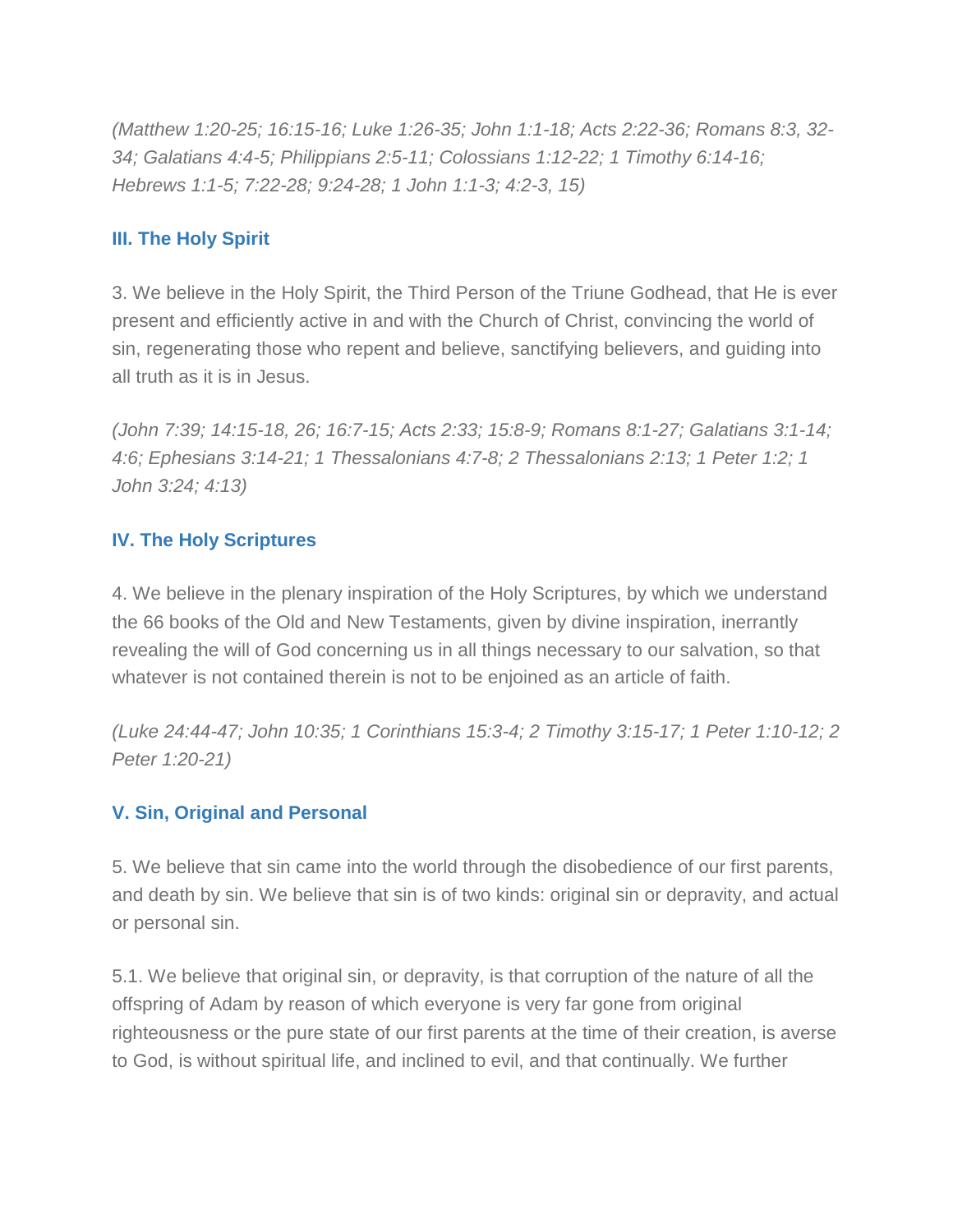believe that original sin continues to exist with the new life of the regenerate, until the heart is fully cleansed by the baptism with the Holy Spirit.

5.2. We believe that original sin differs from actual sin in that it constitutes an inherited propensity to actual sin for which no one is accountable until its divinely provided remedy is neglected or rejected.

5.3. We believe that actual or personal sin is a voluntary violation of a known law of God by a morally responsible person. It is therefore not to be confused with involuntary and inescapable shortcomings, infirmities, faults, mistakes, failures, or other deviations from a standard of perfect conduct that are the residual effects of the Fall. However, such innocent effects do not include attitudes or responses contrary to the spirit of Christ, which may properly be called sins of the spirit. We believe that personal sin is primarily and essentially a violation of the law of love; and that in relation to Christ sin may be defined as unbelief.

*(Original sin: Genesis 3; 6:5; Job 15:14; Psalm 51:5; Jeremiah 17:9-10; Mark 7:21-23; Romans 1:18-25; 5:12-14; 7:1-8:9; 1 Corinthians 3:1-4; Galatians 5:16-25; 1 John 1:7-8*

*Personal sin: Matthew 22:36-40 {with 1 John 3:4}; John 8:34-36; 16:8-9; Romans 3:23; 6:15-23; 8:18-24; 14:23; 1 John 1:9-2:4; 3:7-10)*

#### **[VI. Atonement](http://nazarene.org/articles-faith)**

6. We believe that Jesus Christ, by His sufferings, by the shedding of His own blood, and by His death on the Cross, made a full atonement for all human sin, and that this Atonement is the only ground of salvation, and that it is sufficient for every individual of Adam's race. The Atonement is graciously efficacious for the salvation of those incapable of moral responsibility and for the children in innocency but is efficacious for the salvation of those who reach the age of responsibility only when they repent and believe.

*(Isaiah 53:5-6, 11; Mark 10:45; Luke 24:46-48; John 1:29; 3:14-17; Acts 4:10-12; Romans 3:21-26; 4:17-25; 5:6-21; 1 Corinthians 6:20; 2 Corinthians 5:14-21; Galatians 1:3-4; 3:13-14; Colossians 1:19-23; 1 Timothy 2:3-6; Titus 2:11-14; Hebrews 2:9; 9:11- 14; 13:12; 1 Peter 1:18-21; 2:19-25; 1 John 2:1-2)*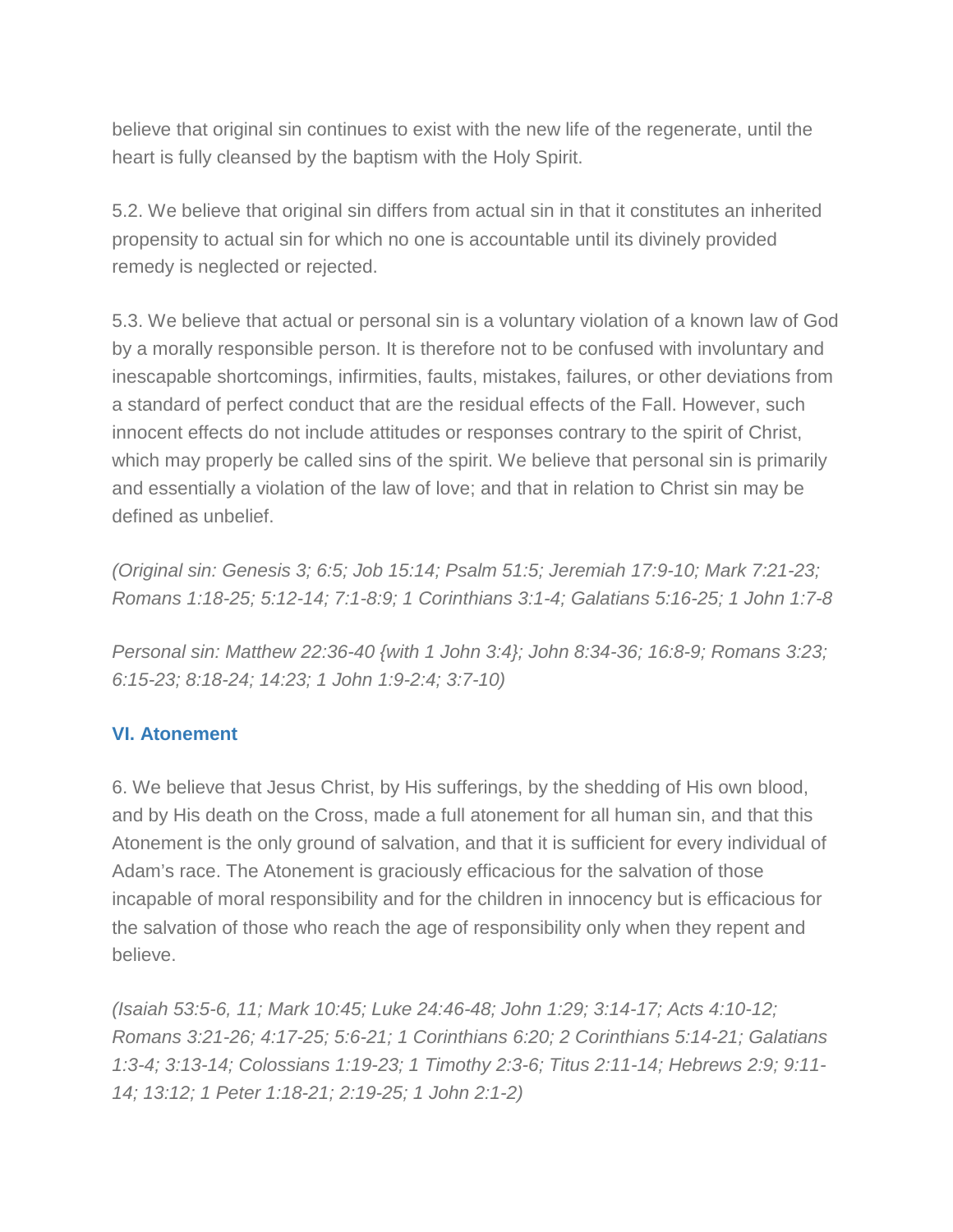#### **[VII. Prevenient Grace](http://nazarene.org/articles-faith)**

7. We believe that the human race's creation in Godlikeness included ability to choose between right and wrong, and that thus human beings were made morally responsible; that through the fall of Adam they became depraved so that they cannot now turn and prepare themselves by their own natural strength and works to faith and calling upon God. But we also believe that the grace of God through Jesus Christ is freely bestowed upon all people, enabling all who will to turn from sin to righteousness, believe on Jesus Christ for pardon and cleansing from sin, and follow good works pleasing and acceptable in His sight.

We believe that all persons, though in the possession of the experience of regeneration and entire sanctification, may fall from grace and apostatize and, unless they repent of their sins, be hopelessly and eternally lost.

*(Godlikeness and moral responsibility: Genesis 1:26-27; 2:16-17; Deuteronomy 28:1-2; 30:19; Joshua 24:15; Psalm 8:3-5; Isaiah 1:8-10; Jeremiah 31:29-30; Ezekiel 18:1-4; Micah 6:8; Romans 1:19-20; 2:1-16; 14:7-12; Galatians 6:7-8*

*Natural inability: Job 14:4; 15:14; Psalms 14:1-4; 51:5; John 3:6a; Romans 3:10-12; 5:12-14, 20a; 7:14-25*

*Free grace and works of faith: Ezekiel 18:25-26; John 1:12-13; 3:6b; Acts 5:31; Romans 5:6-8, 18; 6:15-16, 23; 10:6-8; 11:22; 1 Corinthians 2:9-14; 10:1-12; 2 Corinthians 5:18- 19; Galatians 5:6; Ephesians 2:8-10; Philippians 2:12-13; Colossians 1:21-23; 2 Timothy 4:10a; Titus 2:11-14; Hebrews 2:1-3; 3:12-15; 6:4-6; 10:26-31; James 2:18-22; 2 Peter 1:10-11; 2:20-22)*

#### **[VIII. Repentance](http://nazarene.org/articles-faith)**

8. We believe that repentance, which is a sincere and thorough change of the mind in regard to sin, involving a sense of personal guilt and a voluntary turning away from sin, is demanded of all who have by act or purpose become sinners against God. The Spirit of God gives to all who will repent the gracious help of penitence of heart and hope of mercy, that they may believe unto pardon and spiritual life.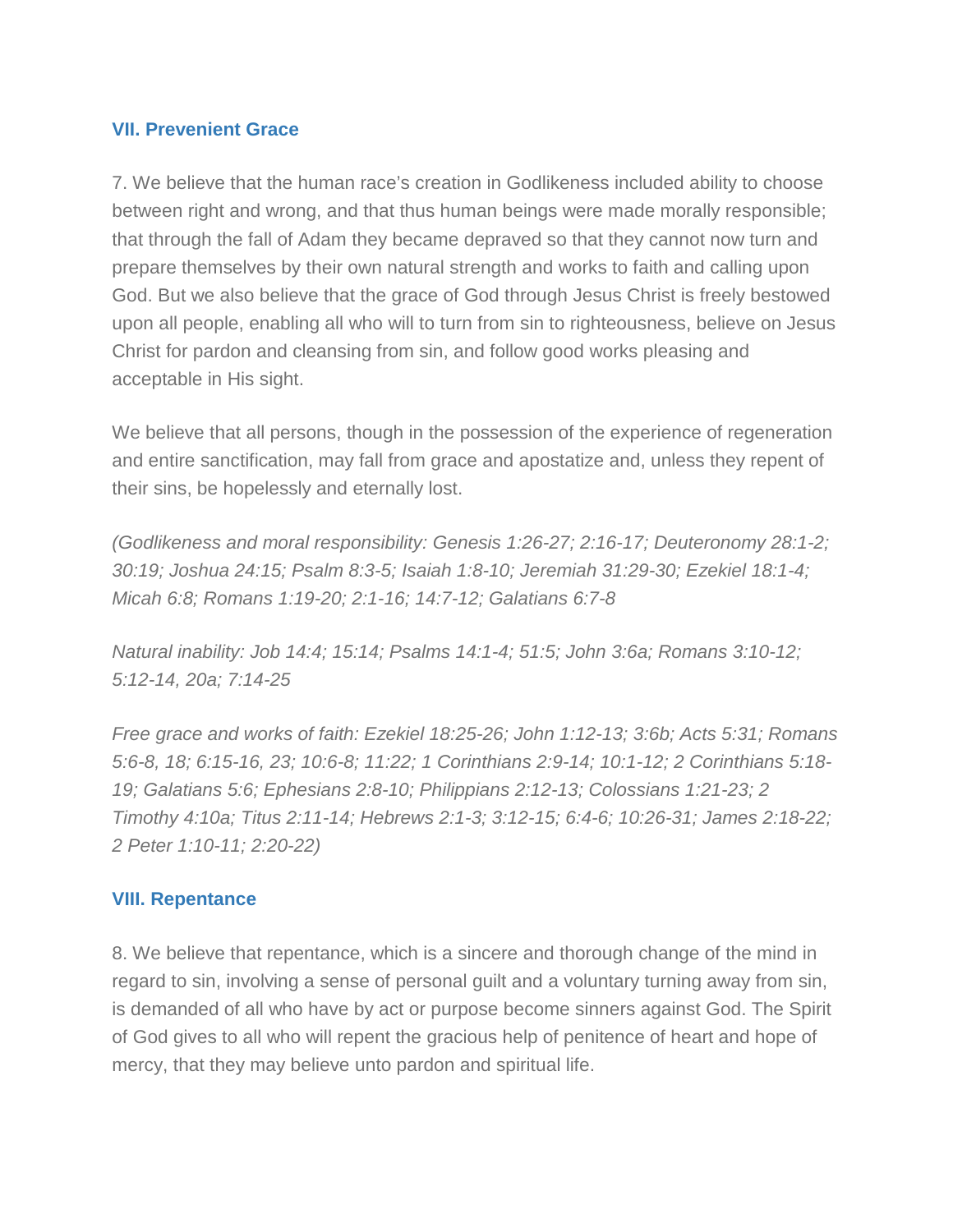*(2 Chronicles 7:14; Psalms 32:5-6; 51:1-17; Isaiah 55:6-7; Jeremiah 3:12-14; Ezekiel 18:30-32; 33:14-16; Mark 1:14-15; Luke 3:1-14; 13:1-5; 18:9-14; Acts 2:38; 3:19; 5:31; 17:30-31; 26:16-18; Romans 2:4; 2 Corinthians 7:8-11; 1 Thessalonians 1:9; 2 Peter 3:9)*

# **[IX. Justification, Regeneration, and Adoption](http://nazarene.org/articles-faith)**

9. We believe that justification is the gracious and judicial act of God by which He grants full pardon of all guilt and complete release from the penalty of sins committed, and acceptance as righteous, to all who believe on Jesus Christ and receive Him as Lord and Savior.

9.1. We believe that regeneration, or the new birth, is that gracious work of God whereby the moral nature of the repentant believer is spiritually quickened and given a distinctively spiritual life, capable of faith, love, and obedience.

9.2. We believe that adoption is that gracious act of God by which the justified and regenerated believer is constituted a son of God.

9.3. We believe that justification, regeneration, and adoption are simultaneous in the experience of seekers after God and are obtained upon the condition of faith, preceded by repentance; and that to this work and state of grace the Holy Spirit bears witness.

*(Luke 18:14; John 1:12-13; 3:3-8; 5:24; Acts 13:39; Romans 1:17; 3:21-26, 28; 4:5-9, 17-25; 5:1, 16-19; 6:4; 7:6; 8:1, 15-17; 1 Corinthians 1:30; 6:11; 2 Corinthians 5:17-21; Galatians 2:16-21; 3:1-14, 26; 4:4-7; Ephesians 1:6-7; 2:1, 4-5; Philippians 3:3-9; Colossians 2:13; Titus 3:4-7; 1 Peter 1:23; 1 John 1:9; 3:1-2, 9; 4:7; 5:1, 9-13, 18)*

# **[X. Christian Holiness and Entire Sanctification](http://nazarene.org/articles-faith)**

10. We believe that sanctification is the work of God which transforms believers into the likeness of Christ. It is wrought by God's grace through the Holy Spirit in initial sanctification, or regeneration (simultaneous with justification), entire sanctification, and the continued perfecting work of the Holy Spirit culminating in glorification. In glorification we are fully conformed to the image of the Son.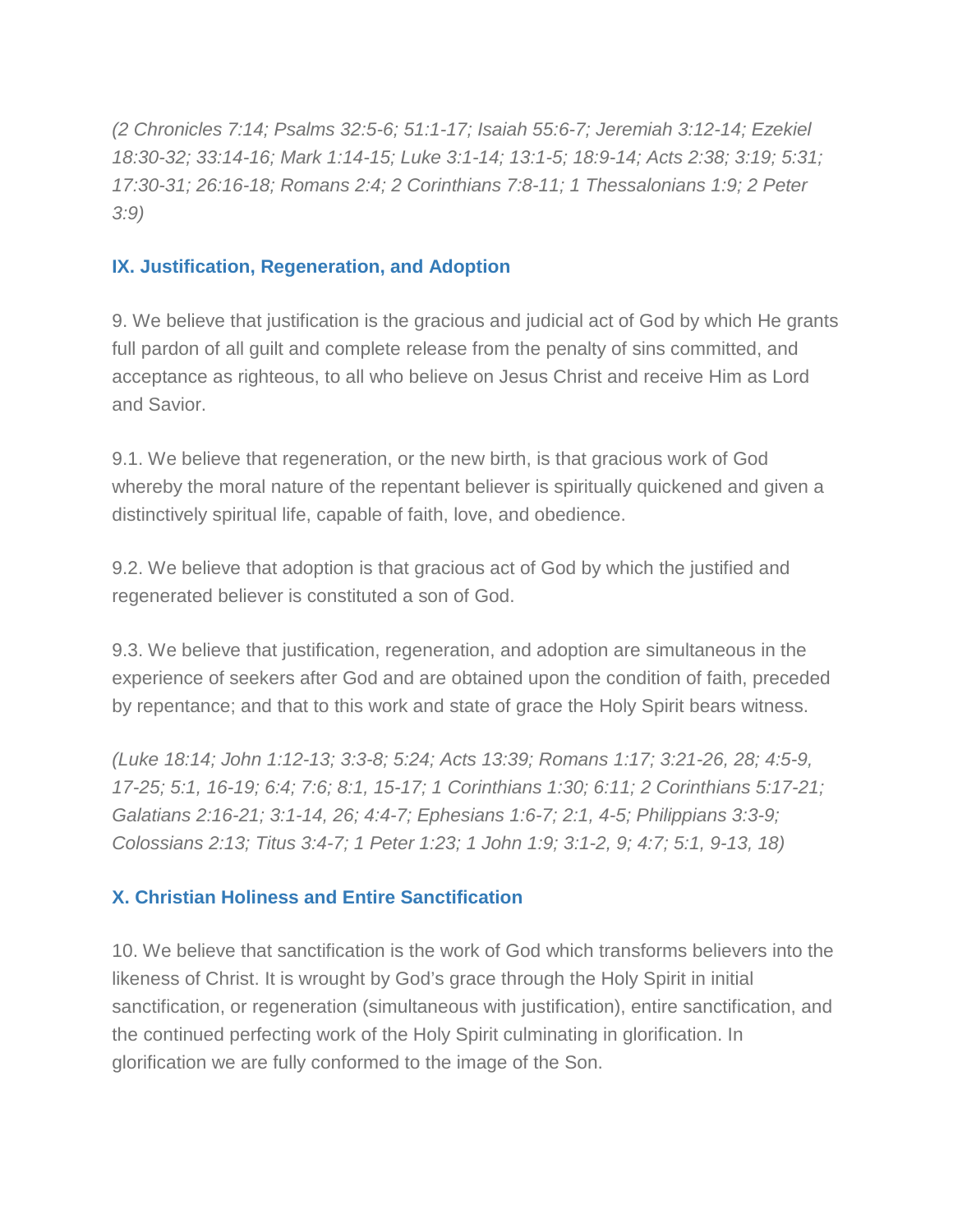We believe that entire sanctification is that act of God, subsequent to regeneration, by which believers are made free from original sin, or depravity, and brought into a state of entire devotement to God, and the holy obedience of love made perfect.

It is wrought by the baptism with or infilling of the Holy Spirit, and comprehends in one experience the cleansing of the heart from sin and the abiding, indwelling presence of the Holy Spirit, empowering the believer for life and service. Entire sanctification is provided by the blood of Jesus, is wrought instantaneously by grace through faith, preceded by entire consecration; and to this work and state of grace the Holy Spirit bears witness.

This experience is also known by various terms representing its different phases, such as "Christian perfection," "perfect love," "heart purity," "the baptism with or infilling of the Holy Spirit," "the fullness of the blessing," and "Christian holiness."

10.1. We believe that there is a marked distinction between a pure heart and a mature character. The former is obtained in an instant, the result of entire sanctification; the latter is the result of growth in grace.

We believe that the grace of entire sanctification includes the divine impulse to grow in grace as a Christlike disciple. However, this impulse must be consciously nurtured, and careful attention given to the requisites and processes of spiritual development and improvement in Christlikeness of character and personality. Without such purposeful endeavor, one's witness may be impaired and the grace itself frustrated and ultimately lost.

Participating in the means of grace, especially the fellowship, disciplines, and sacraments of the Church, believers grow in grace and in wholehearted love to God and neighbor.

*(Jeremiah 31:31-34; Ezekiel 36:25-27; Malachi 3:2-3; Matthew 3:11-12; Luke 3:16-17; John 7:37-39; 14:15-23; 17:6-20; Acts 1:5; 2:1-4; 15:8-9; Romans 6:11-13, 19; 8:1-4, 8- 14; 12:1-2; 2 Corinthians 6:14-7:1; Galatians 2:20; 5:16-25; Ephesians 3:14-21; 5:17-18, 25-27; Philippians 3:10-15; Colossians 3:1-17; 1 Thessalonians 5:23-24; Hebrews 4:9- 11; 10:10-17; 12:1-2; 13:12; 1 John 1:7, 9)*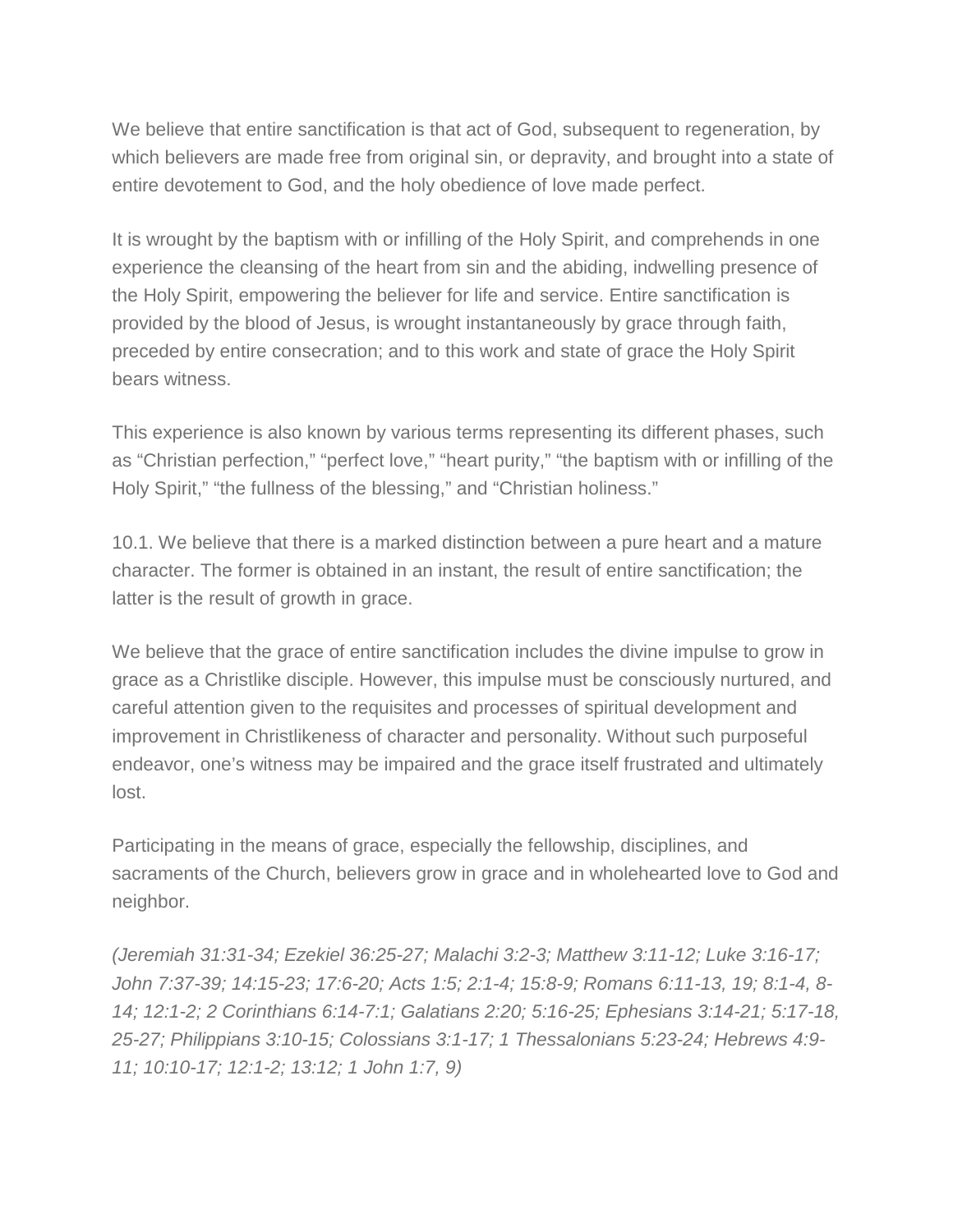*("Christian perfection," "perfect love": Deuteronomy 30:6; Matthew 5:43-48; 22:37-40; Romans 12:9-21; 13:8-10; 1 Corinthians 13; Philippians 3:10-15; Hebrews 6:1; 1 John 4:17-18*

*"Heart purity": Matthew 5:8; Acts 15:8-9; 1 Peter 1:22; 1 John 3:3*

*"Baptism with the Holy Spirit": Jeremiah 31:31-34; Ezekiel 36:25-27; Malachi 3:2-3; Matthew 3:11-12; Luke 3:16-17; Acts 1:5; 2:1-4; 15:8-9*

*"Fullness of the blessing": Romans 15:29 "Christian holiness": Matthew 5:1-7:29; John 15:1-11; Romans 12:1-15:3; 2 Corinthians 7:1; Ephesians 4:17-5:20; Philippians 1:9-11; 3:12-15; Colossians 2:20-3:17; 1 Thessalonians 3:13; 4:7-8; 5:23; 2 Timothy 2:19-22; Hebrews 10:19-25; 12:14; 13:20-21; 1 Peter 1:15-16; 2 Peter 1:1-11; 3:18; Jude 20-21)*

#### **[XI. The Church](http://nazarene.org/articles-faith)**

11. We believe in the Church, the community that confesses Jesus Christ as Lord, the covenant people of God made new in Christ, the Body of Christ called together by the Holy Spirit through the Word.

God calls the Church to express its life in the unity and fellowship of the Spirit; in worship through the preaching of the Word, observance of the sacraments, and ministry in His name; by obedience to Christ, holy living, and mutual accountability.

The mission of the Church in the world is to share in the redemptive and reconciling ministry of Christ in the power of the Spirit. The Church fulfills its mission by making disciples through evangelism, education, showing compassion, working for justice, and bearing witness to the kingdom of God.

The Church is a historical reality that organizes itself in culturally conditioned forms, exists both as local congregations and as a universal body, and also sets apart persons called of God for specific ministries. God calls the Church to live under His rule in anticipation of the consummation at the coming of our Lord Jesus Christ.

*(Exodus 19:3; Jeremiah 31:33; Matthew 8:11; 10:7; 16:13-19, 24; 18:15-20; 28:19-20; John 17:14-26; 20:21-23; Acts 1:7-8; 2:32-47; 6:1-2; 13:1; 14:23; Romans 2:28-29;*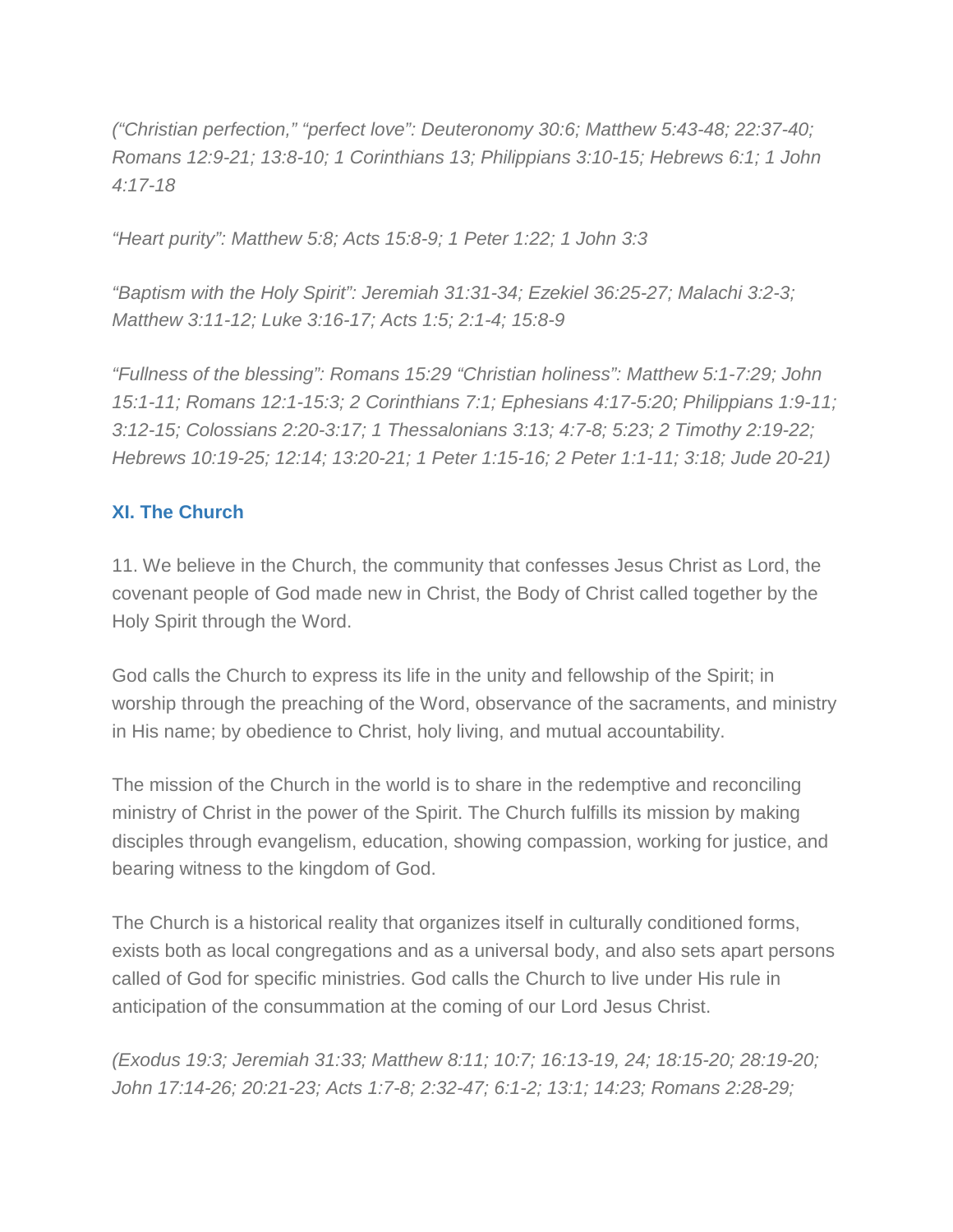*4:16; 10:9-15; 11:13-32; 12:1-8; 15:1-3; 1 Corinthians 3:5-9; 7:17; 11:1, 17-33; 12:3, 12- 31; 14:26-40; 2 Corinthians 5:11-6:1; Galatians 5:6, 13-14; 6:1-5, 15; Ephesians 4:1-17; 5:25-27; Philippians 2:1-16; 1 Thessalonians 4:1-12; 1 Timothy 4:13; Hebrews 10:19- 25; 1 Peter 1:1-2, 13; 2:4-12, 21; 4:1-2, 10-11; 1 John 4:17; Jude 24; Revelation 5:9-10)*

### **[XII. Baptism](http://nazarene.org/articles-faith)**

12. We believe that Christian baptism, commanded by our Lord, is a sacrament signifying acceptance of the benefits of the atonement of Jesus Christ, to be administered to believers and declarative of their faith in Jesus Christ as their Savior, and full purpose of obedience in holiness and righteousness.

Baptism being a symbol of the new covenant, young children may be baptized, upon request of parents or guardians who shall give assurance for them of necessary Christian training.

Baptism may be administered by sprinkling, pouring, or immersion, according to the choice of the applicant.

*(Matthew 3:1-7; 28:16-20; Acts 2:37-41; 8:35-39; 10:44-48; 16:29-34; 19:1-6; Romans 6:3-4; Galatians 3:26-28; Colossians 2:12; 1 Peter 3:18-22)*

# **[XIII. The Lord's Supper](http://nazarene.org/articles-faith)**

13. We believe that the Memorial and Communion Supper instituted by our Lord and Savior Jesus Christ is essentially a New Testament sacrament, declarative of His sacrificial death, through the merits of which believers have life and salvation and promise of all spiritual blessings in Christ. It is distinctively for those who are prepared for reverent appreciation of its significance, and by it they show forth the Lord's death till He come again. It being the Communion feast, only those who have faith in Christ and love for the saints should be called to participate therein.

*(Exodus 12:1-14; Matthew 26:26-29; Mark 14:22-25; Luke 22:17-20; John 6:28-58; 1 Corinthians 10:14-21; 11:23-32)*

#### **[XIV. Divine Healing](http://nazarene.org/articles-faith)**